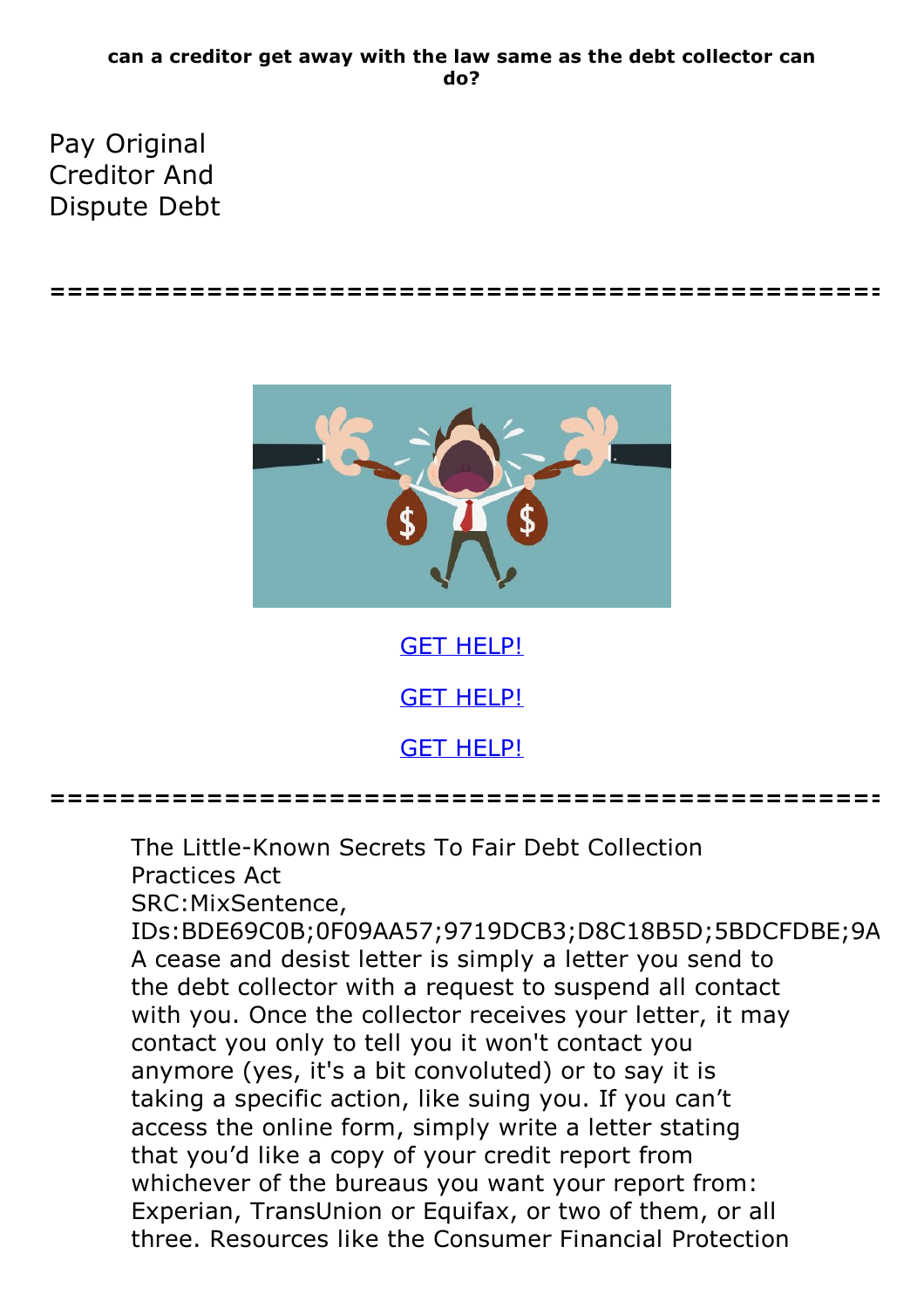Bureau can also provide guidance on what financial protections may be available to you. But many states have their own debt collection laws, so contact your state attorney general to learn about your state's protections and the steps you can take to fight off an unscrupulous collector. Debt collectors initially have the right to contact you at home or at work between 8 A.M. "They feel this moral sense of obligation to pay and they think that the creditor has this moral right to

inflict this kind of abuse on them.<br>So while the debt isn't marital debt and you don't have to pay collectors directly, you'll still feel the financial blow when collectors come calling. Debt collection agencies purchase debts for pennies on the dollar, so if they can convince debtors to pay even 25 percent of their original debt, they will make a profit. Have you been contacted by Midland Funding LLC about debts you do not owe or debts for which the statute of limitations has passed? Wu told NBC News she is very concerned that most of the taxpayers who will be contacted by these private collectors are well below the poverty level. To make the calls stop, people borrow from family and friends or file for bankruptcy, when in fact, there are much better options if only the debt collectors would do what the law says they have to do and offer detailed payment options or take them to

court.<br>The law says that debt collectors are obligated to tell debtors that they can write a letter and tell the creditor to cease and desist from further calls. If you tell a debt collector (orally or in writing) that your employer doesn't allow such calls at work, those calls must cease. For instance, some debtors will get harassing phone calls late into the night or even at work, despite the fact that the FDCPA says debt collectors cannot call a debtor at an inconvenient time or place, which includes calls before 8:00 a.m. They will be able to tell you date and time of when the calls occurred and the impact it has on them physically and psychologically," says Dupre. They come into his office usually just looking for a way to get the phone calls stopped and are often pleasantly surprised to find out they can actual win financial damages. If you do owe the money,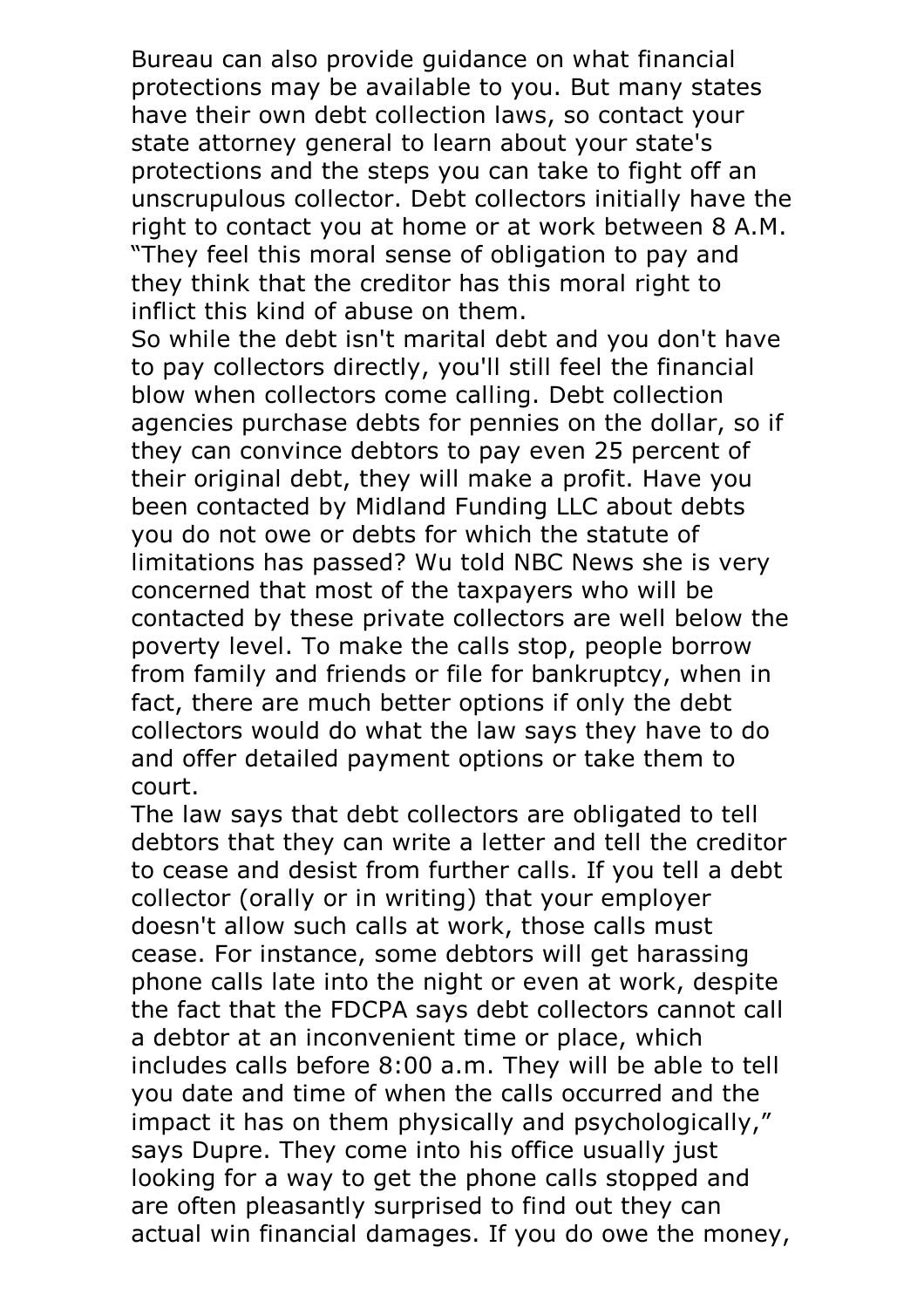find a credit counselor through the National Foundation for Credit Counseling to advise you on your options. Learn more about debt settlement and debt relief options that may be available to you. But as attorney Ben Dupre explains, it doesn't mean that they need to be further victimized by the illegal tactics of unscrupulous debt collectors that try to harass people into paying up rather than take the lawful but more costly and time-consuming route through the courts. So, the credit bureau is this huge flux of data coming from creditors, likewise, when I take my 15,000 consumer's list in our office and I ask the credit bureau for data, they take my data, my last known address and phone number and append it into their database and they try to determine whether my number is better than the one they have on file, if my address is better than the one they have on file. Be sure to file the motion to dismiss within the time limits on the summons. For instance if you send a "cease & desist" letter to a credit collector asking them not to call you anymore and direct any future correspondence through mail, they are required by law to stop otherwise the consumer is entitled to a \$1000 from the collector each time thereafter they receive a phone call from the collector. This kind of litigation against debt collection agencies can take time warns Dupre. The FTC charged that the company, Credit Bureau Collection Services, and two of its officers, Larry Ebert and Brian Striker, violated the FTC Act and the Fair Debt Collection Practices Act.

Nine Small Changes That Will have A huge impact In your What Do Debt Collectors Do SRC:MixSentence,

IDs:193F9B78;F67C9E5E;3D3FE425;94017EE9;AA2CD8C1;82F2 If you can, record the phone calls when they arrive so you know exactly what is said. You may even get calls from telemarketers offering credit repair services. The Fair Credit Reporting Act states that creditors and debt collectors have <sup>30</sup> days to respond to your disputes. Certainly collectors may contact people who owe them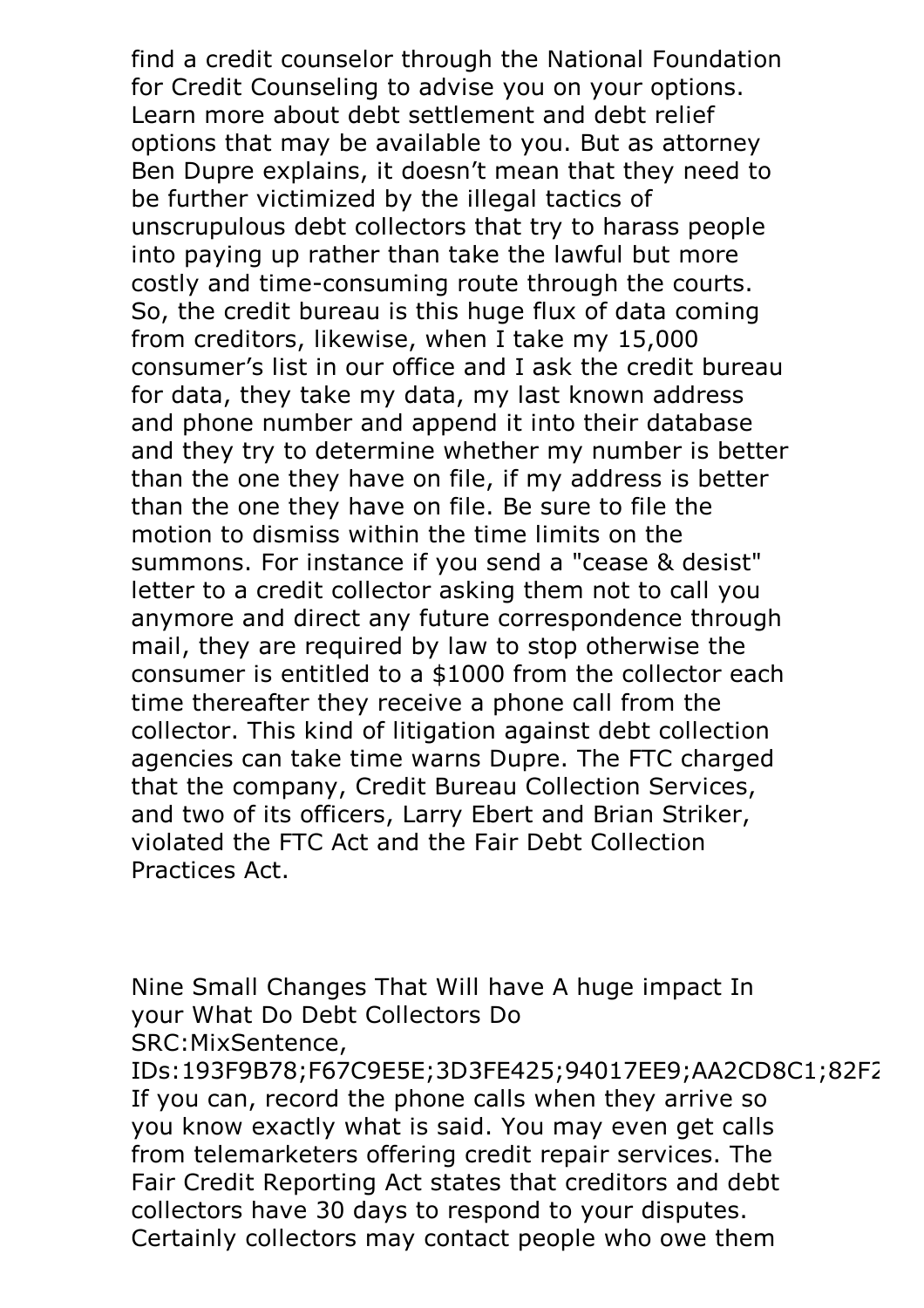money by phone to request a payment, but they can't harass the person or anyone associated with the debtor. As a result, some citizens report that they thought they fixed a problem with a debt buyer who wrongly pursued them for money they didn't owe, only to later be pursued by other debt buyers for the same debt. Clearly, someone has <sup>a</sup> problem with the truth. Harass or threaten you (e.g., calling you several times a day, at antisocial hours, threatening that you could lose your home, putting pressure on you to pay more than you can afford, lying about their legal powers, or telling someone else about your debts). Calling the debtor repeatedly to harass them, or calling

any time outside of the aforementioned 8 a.m. You draft a letter to the competitor, stating the facts as you understand them, demanding that the infringement cease and desist, and inviting the competitor to call you to discuss a resolution. Consumers hear that the giant and famed American Express is about to sue them, and they are likely to cough up money--even when the debt collectors don't have basic documents to show the consumer owes the debt. Since then, we've gotten quite an eyeful of the tactics debt collectors (and their lawyers) will use to hide their unsavory activities. Debt collectors are a slippery bunch. If you use credit cards, owe money on a personal loan, or are paying a home mortgage, you are considered a "debtor." The most common types of debt are: credit card debt, car loans, student loans, and home loans. Some large financial institutions have large receivable departments like mortgage, home loan and health care companies.<br>And scoundrels might be surprised to learn that some

blogs, like this one, have <sup>a</sup> pretty wide readership. After obtaining ownership of the debt, the debt buyer may try to collect on the account themselves or they might hire a collection agency on commission to complete the work as described above. And we could not care less about whatever personal information the defendants think might cause us embarrassment. A Party to this Agreement may designate materials as "CONFIDENTIAL" to the extent that the Party, through counsel, believes such materials are confidential